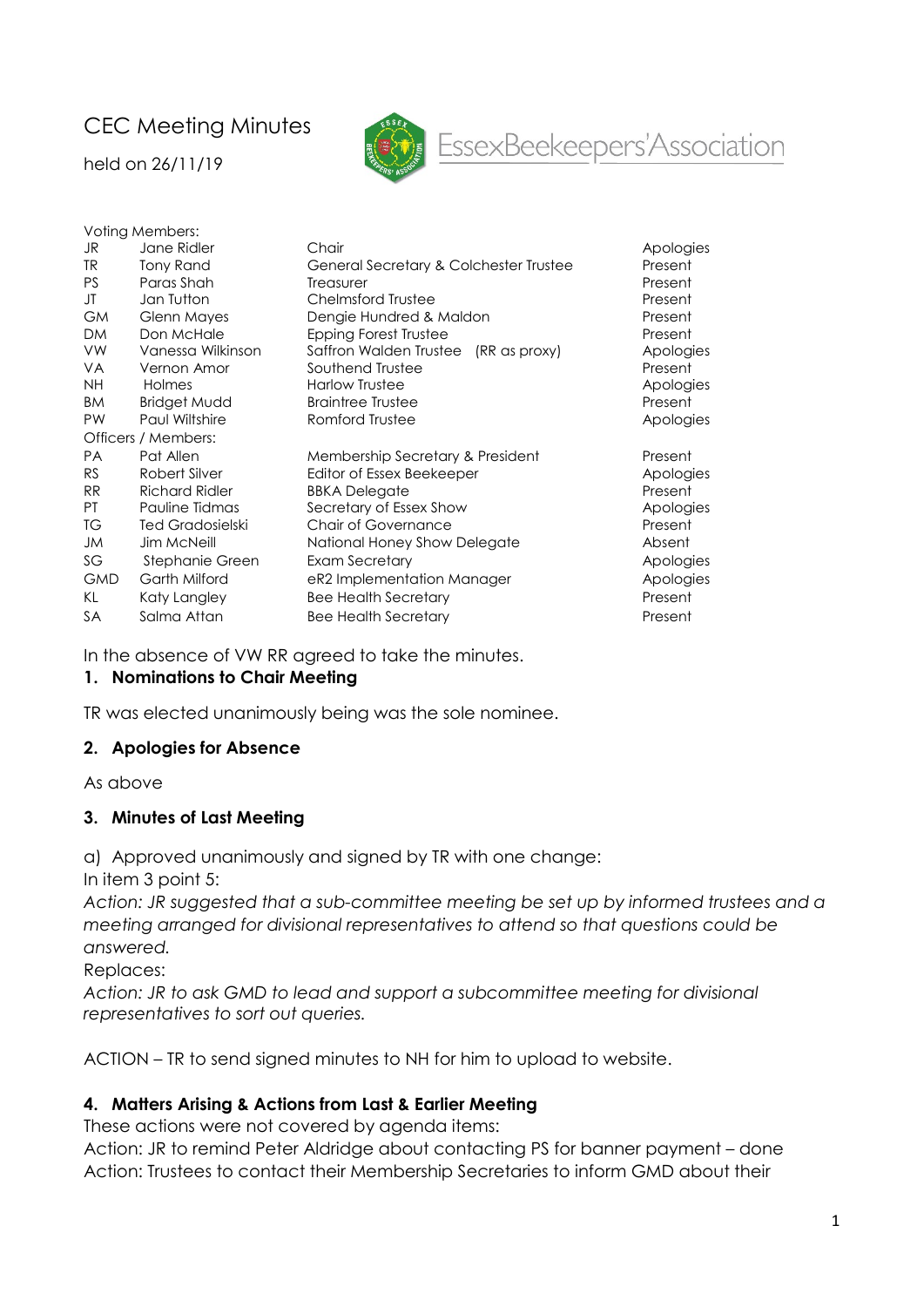subscription items and remind them to update swarm lists – assume done Action: JR to ask GMD to lead and support a subcommittee meeting for divisional representatives to sort out queries – changed, see item 3 not done but superseded see item 7

Action: TG and PS to agree on wording for the Membership Forms and inform Membership Secretaries – done

Action: TG/PW to provide Accident Report Form and Sample Risk Assessment Form to accompany the Health and Safety Policy – superseded see item 6

Action: PW to provide a Diversity Statement and Environmental Statement for consideration by the CEC in November – superseded see item 6

Action: VW to amend approved Draft Minutes of September meeting for addition to the website – done

Action: JR to contact GMD about organising appropriate eR2 user rights for RS -done

Progress reported on uncompleted actions from earlier meetings is recorded in the table below.

## 5. Treasurer's Report

PS reported that the bank balance is currently £23,944, that the income and expenditure account has a deficit of £4,500 but that Gift Aid and one division's capitation is due. He explained that due to changes in his circumstance he regretted that he would not be able to continue as treasurer beyond the 2020 AGM.

PA showed the improvements to the Presidents chain of office, everyone was impressed.

## ACTIONS

- ALL TRUSTEES to ask their treasurers to send gift aid returns to PS for 2018 and 2019
- PS to re-send 2020 subscription rates to treasurers including those for juniors and associates.

## 6. Governance

- a) Health & Safety Policy TG reported that an amended policy with an accident report form and a risk assessment form would be available for consideration and approval at the next meeting. He explained that the policy required the CEC and divisions to appoint safety officers.
- b) Diversity Policy TG reported that it is being developed
- c) Trustee Handbook Postponed until next meeting in VWs absence. GDPR Policy – TG reported that the policy was due for its annual review in January. TR confirmed that the GDPR and the EBKA Privacy Policy applies to all third party requests for membership information, irrespective of the source of any enquiry. This is a legal requirement so all trustees are responsible for its observance. A robust discussion took place.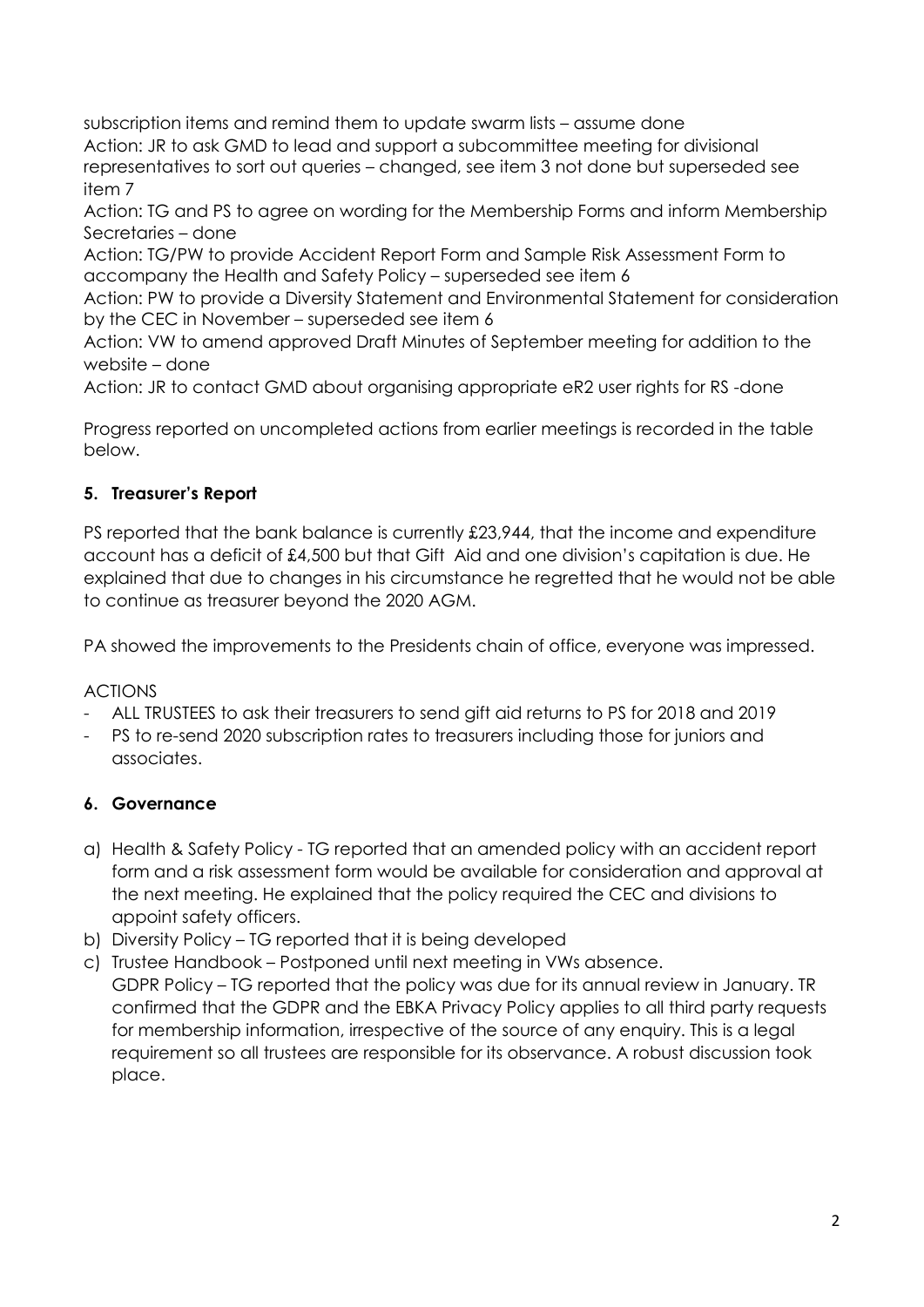## 7. eR2

JT described the good progress made by Chelmsford division in implementation and offered advice and guidance to other divisions. She explained why fields would be set at divisional rather than county level. She suggested that the CEC would benefit from using the system and clarified the role of GMD.

## 8. BBK ADM

It was agreed unanimously that RR should be free to vote according to his judgement without any mandates from CEC.

## 9. 2020 AGM

It was agreed that Abi Lowe should receive a fee of £40 and reimbursement of her train fare. TR reported that a room at Writtle is booked provisionally.

## 10. AGM Propositions

a) Annual Subscriptions

It was agreed that the following proposition go forward:

That the CEC should have authority to set subscription rates. (voting: 1 against rest for) ACTION - TR to investigate need for related rule change and draft for consideration at AGM.

b) CIO

TR reported that good progress was being made, that he would inform the AGM accordingly and that when ready he expected to call an EGM. It was agreed unanimously that TR should continue this work and that a letter of indemnity be sent to John Rhodes the member who is a solicitor acting as advisor.

- c) Nomination of Trustees & County Officers ACTION – all current trustees and officers to tell TR of their intentions to continue or resign their positions and to inform TR of any nominations.
- d) Proposal that Clive de Bruyn be offered County Life Membership. Agreed unanimously.
- e) AGM Details to be Published in February Essex Beekeeper ACTION – TR to provide details to editor.

## 11. CIO Update

See item 10 b

## 12. CEC Events Update

- a) Annual Conference Grants RR reported that he did not know if SW Div has applied. JT reported that it's too early for Chelmsford to decide.
- b) Train the Trainers Day it was agreed unanimously that £50 could be spent on accommodation and that a light lunch and refreshments should be funded by the CEC for attendees.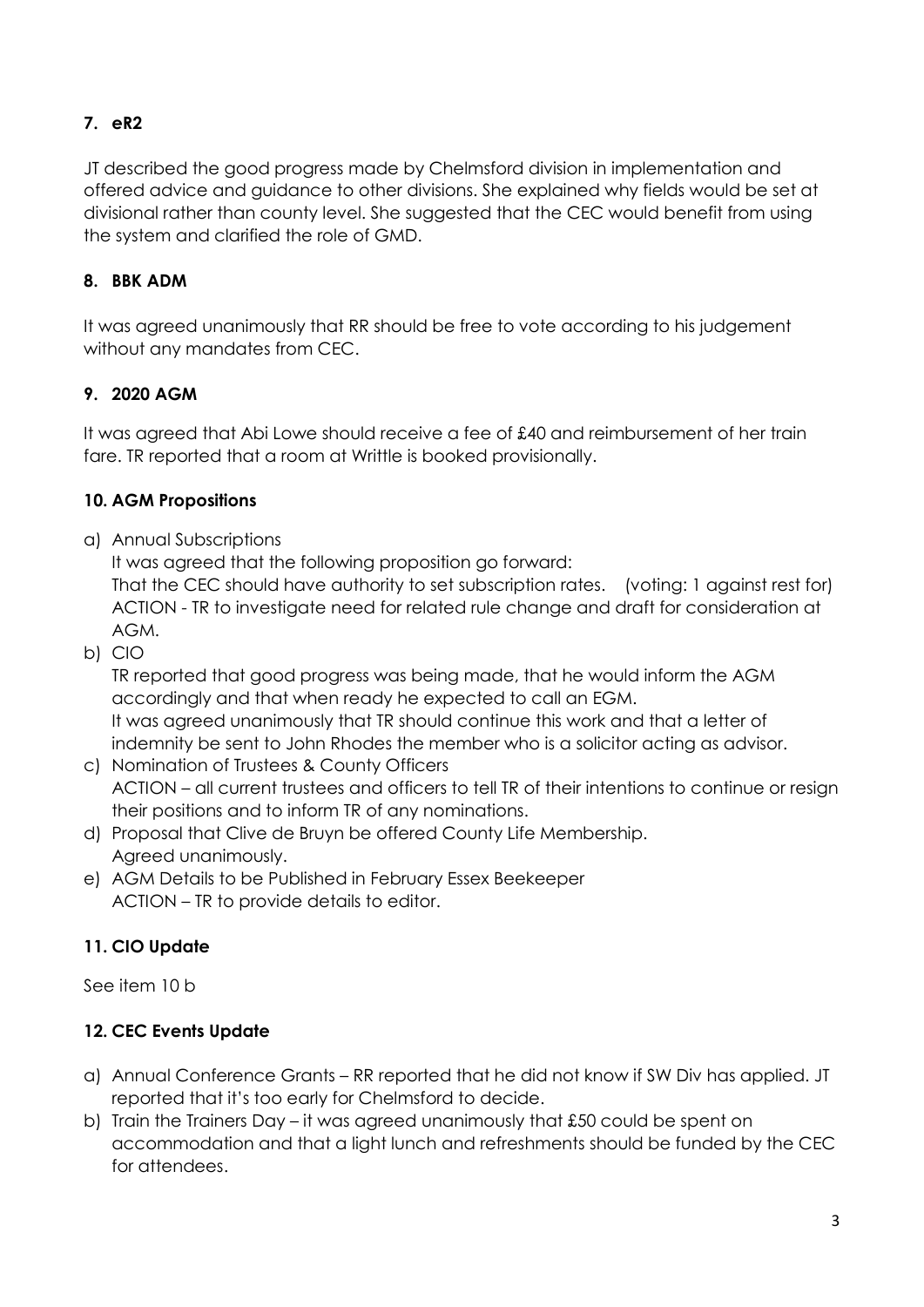- c) AGM Speaker Expenses see item 9
- d) Ted Hooper Lecture… ACTION – KL to circulate plans.

#### 13. Divisional Reports

No discussion about the reports took place.

## 14. Secretary's Reports

No discussion about the reports took place.

### 15. Correspondence

None.

### 16. AOB

- a) BM asked if the CEC might underwrite the cost of a coach to Stoneleigh.
- b) KL asked if the CEC might fund items for use by divisions to support education about pests and diseases.

Both were invited to put costed proposals to the next meeting.

c) £33 was approved at the request of KL for accommodation for an AHATs meeting

NEXT MEETING 19.30 Tuesday 7<sup>th</sup> January at Boreham Village Hall CM3 3JD

| <b>Action</b><br>date | Owner     | <b>Action</b>                                                                                                                                                            | <b>Action</b><br>due<br>date | Update                                                                     | <b>Status</b>                                                           |
|-----------------------|-----------|--------------------------------------------------------------------------------------------------------------------------------------------------------------------------|------------------------------|----------------------------------------------------------------------------|-------------------------------------------------------------------------|
| 14/5/19               | VW        | Check wording of Junior<br>Membership for Trustee Handbook<br>and reword if necessary.                                                                                   | 23/6/19                      | Junior<br>Membership to be<br>discussed by the<br>CEC later in the<br>year | open                                                                    |
| 14/5/19               | <b>PS</b> | Provide financial forecast for EBKA<br>for a CEC meeting later in the year.                                                                                              |                              |                                                                            | open                                                                    |
| 23/7/19               | JT        | Contact Peter Aldridge re payment<br>to him for last year's banner cost.                                                                                                 | 24/9/19                      | JR to remind Peter<br>to contact PS                                        | Completed                                                               |
| 23/7/19               | <b>PS</b> | Amend incorrect heading on 2019<br>financial statement; Send copy of<br>Gift Aid Declaration Form to CEC                                                                 | 24/9/19                      |                                                                            | Completed                                                               |
| 23/7/19               | <b>RR</b> | For BBKA ADM Meeting: Raise<br>concerns about the introduction of<br>eR2; propose that BBKA review<br>Basic Assessment information and<br>appoint more examiners in East | ?                            |                                                                            | $Closed - to$<br>late for next<br>2020 ADM.<br>Could go to<br>2021 ADM. |

#### Actions from meeting before the last one not completed: